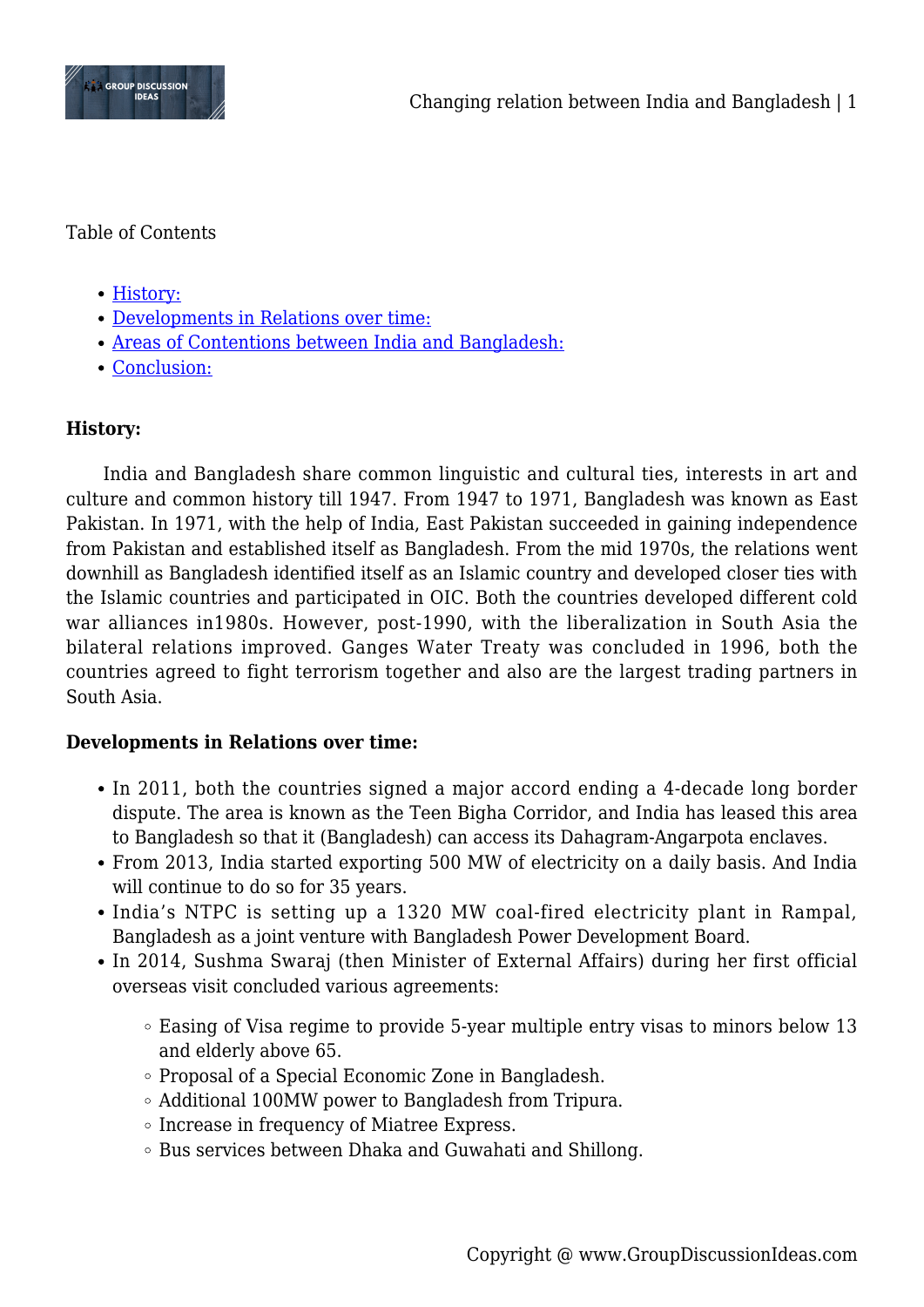

- Bangladesh allowed India to ferry food grains to the northeast using its territory. (In 2012 Bangladesh allowed India's ONGC to ferry heavy machinery to Tripura through it.)
- In 2015, India has extended 2 million dollars line of credit and pledged investment of 5 million dollars. Also signed 22 agreements including countering terrorism, maritime cooperation, curbing human trafficking and fake currency.
- Reliance and Adani have started setting up power plants in Bangladesh.
- In 2018, the leaders of both the countries inaugurated the 130 km long Bangladesh-India Friendship pipeline to supply 4 lakh metric tonnes of diesel to Bangladesh.
- In September 2018, Bangladesh approved the draft of a proposed agreement with India to allow India to use the Chittagong and Mongla seaports for transporting goods to and from its land-locked north-eastern states.
- Bangladesh and India signed two defence agreements in 2017, according to which the militaries of both the country will conduct joint exercise and training. And India will help Bangladesh in setting up of manufacturing and service platforms of defence equipment. India has also extended a 500-million-dollar line of credit to Bangladesh for buying defence equipment.
- Apart from providing electric power, India will help Bangladesh in setting up Nuclear plants for civil purposes.
- For infrastructure development, India has given soft loans of more than 2 billion dollars.
- India provides scholarships to meritorious Bangladeshi students.
- In 2018 trade was estimated to be of about 10 billion dollars, India having the trade surplus. India also provides duty-free import to Bangladeshi goods. Both the countries have agreed to use each other's ports to send goods to third country.

## **Areas of Contentions between India and Bangladesh:**

Bangladesh's closeness with China: Bangladesh considers China as its all-weather friend. China invests hugely in Bangladesh, helps Bangladesh in infrastructural development projects and delivers timely (an area where India is struggling). The Chinese investments are coherent with the goals of both countries. Bangladesh wants to be a developed country by 2040 so it is using the Chinese resources to the fullest. And China wants to be a major influential power in this region. China also has been able to successfully tap the Bangladeshi markets. And it has a huge trade surplus with Bangladesh.

China has wisely capitalised its generosity and gained a political advantage by convincing